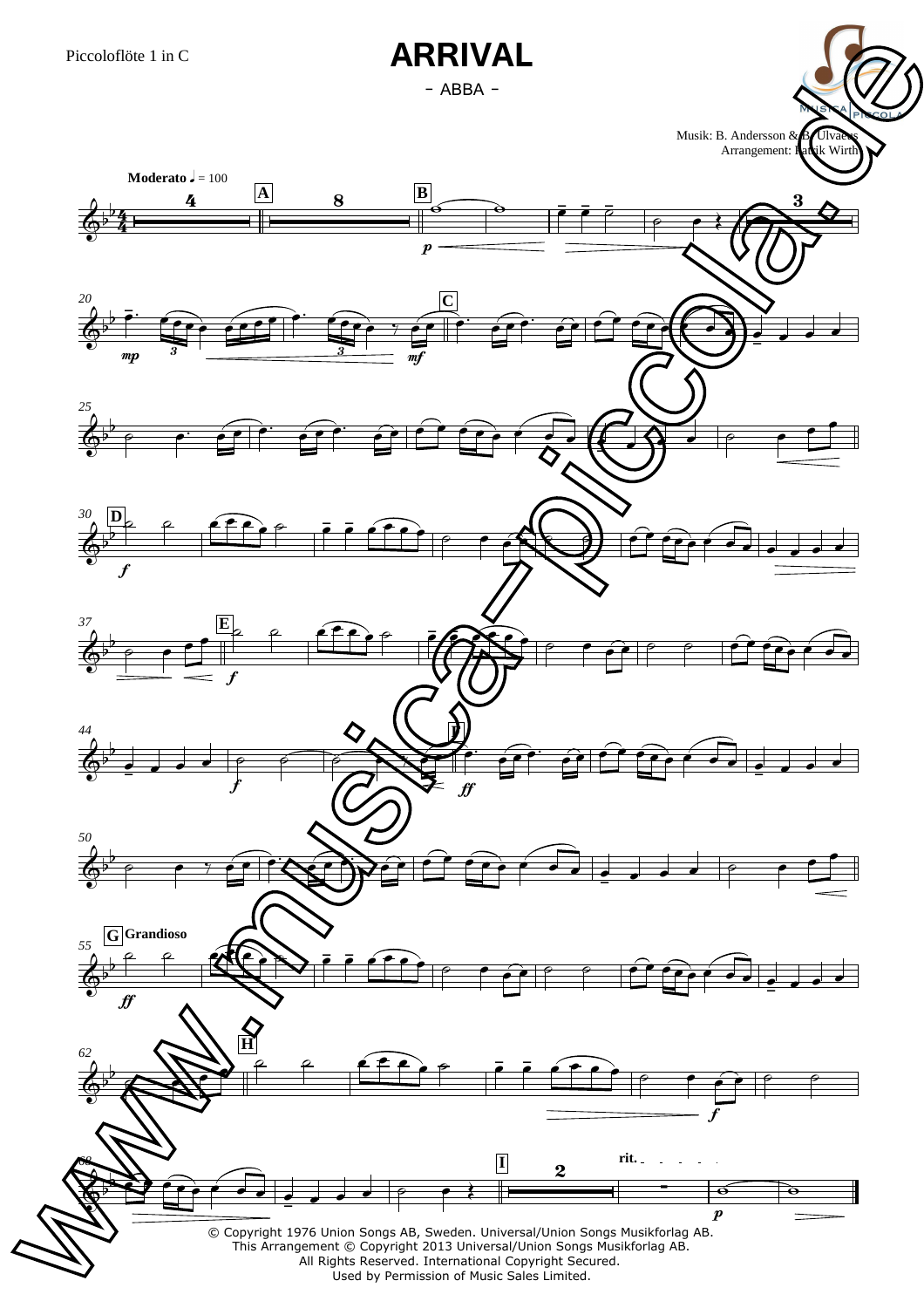

Musik: B. Andersson & B. Ulvaeus



**ARRIVAL**

- ABBA -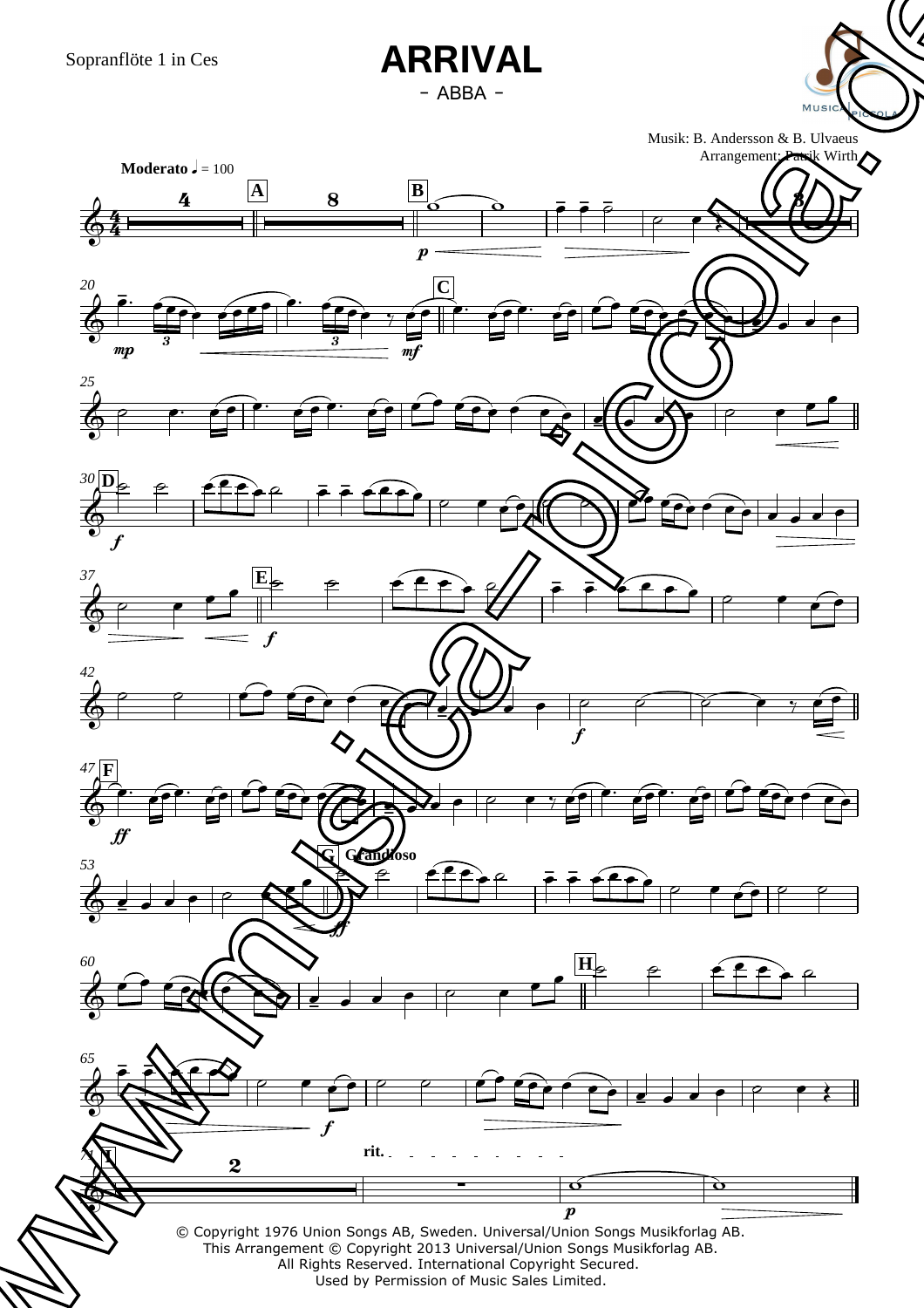



© Copyright 1976 Union Songs AB, Sweden. Universal/Union Songs Musikforlag AB.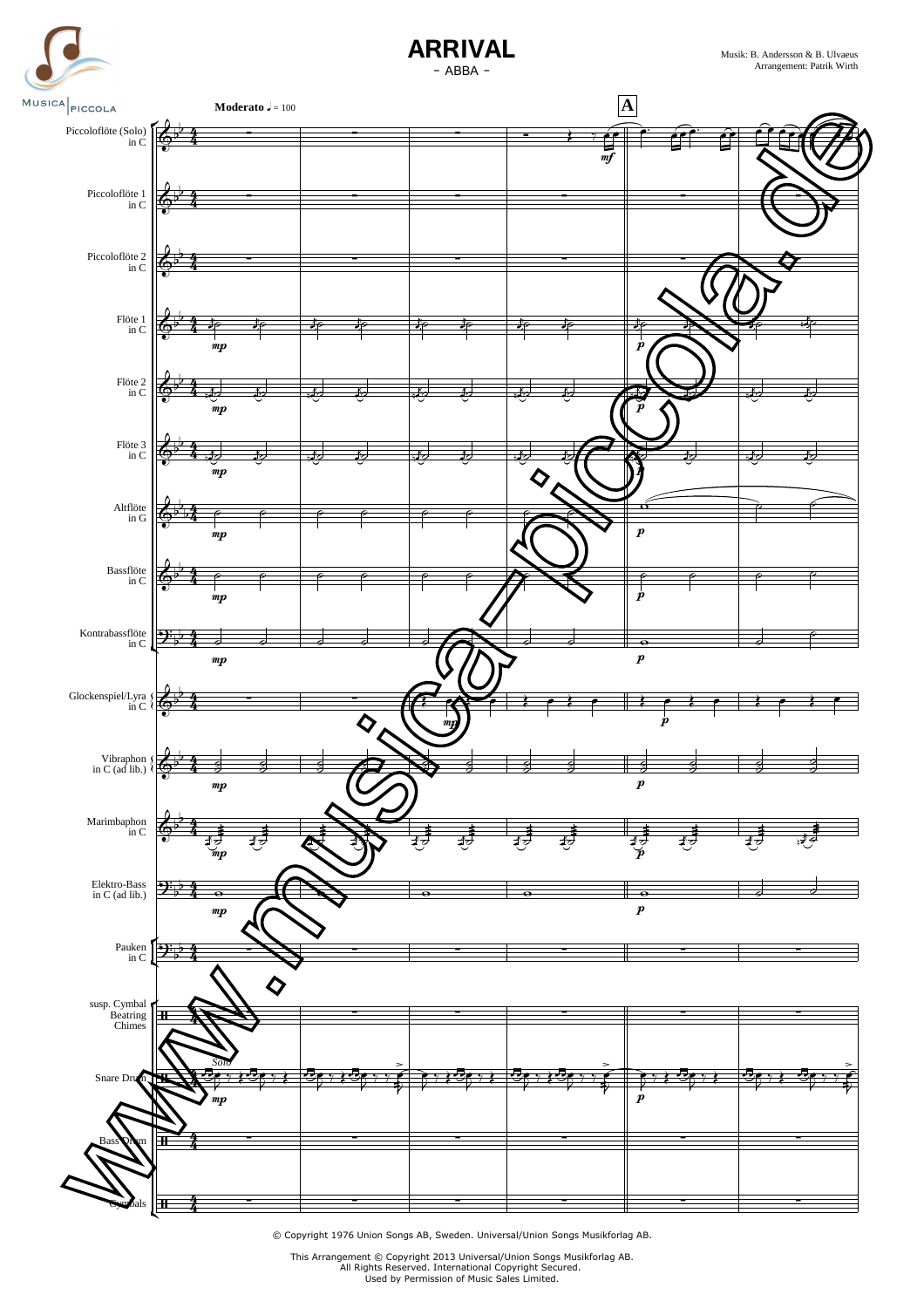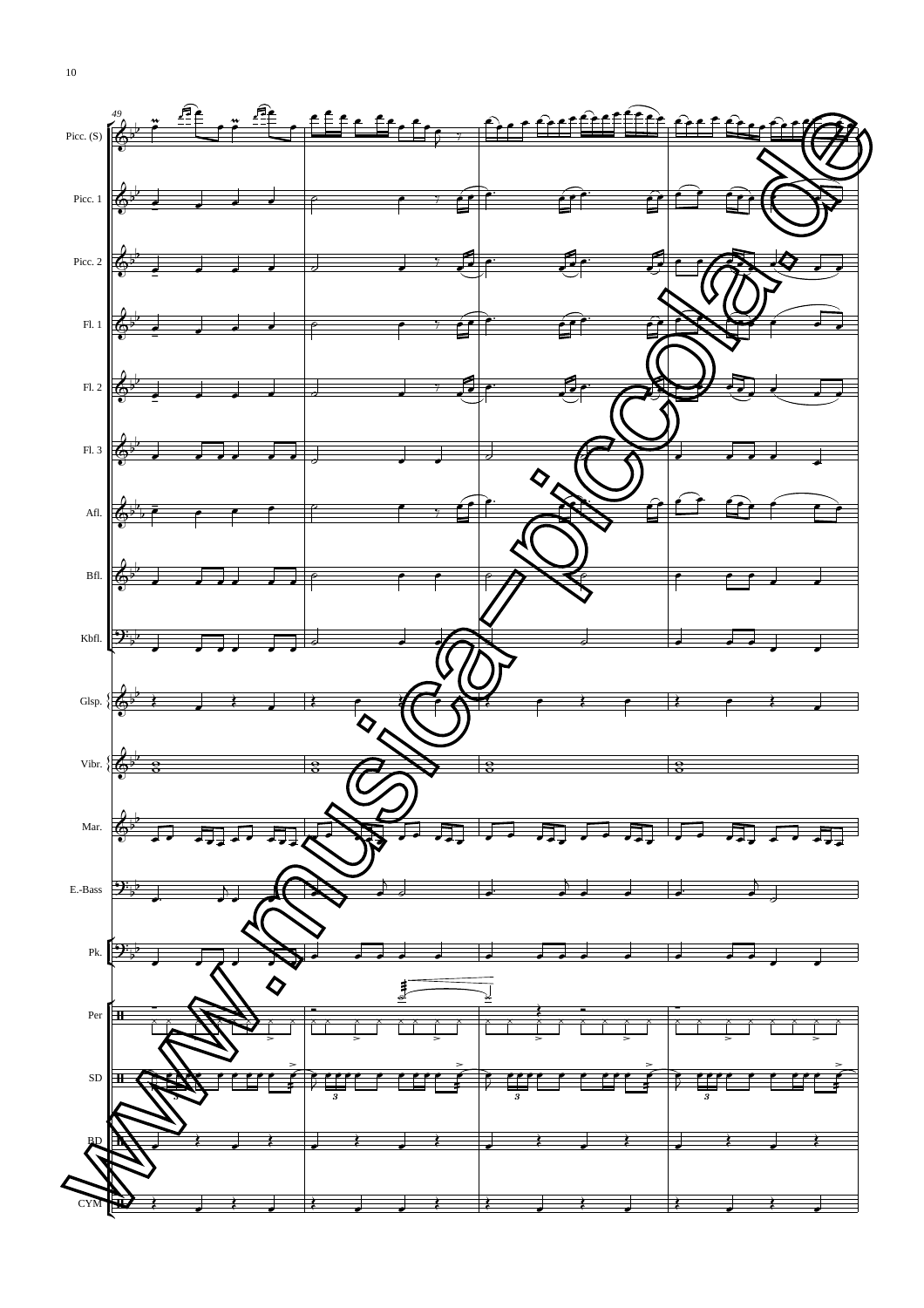